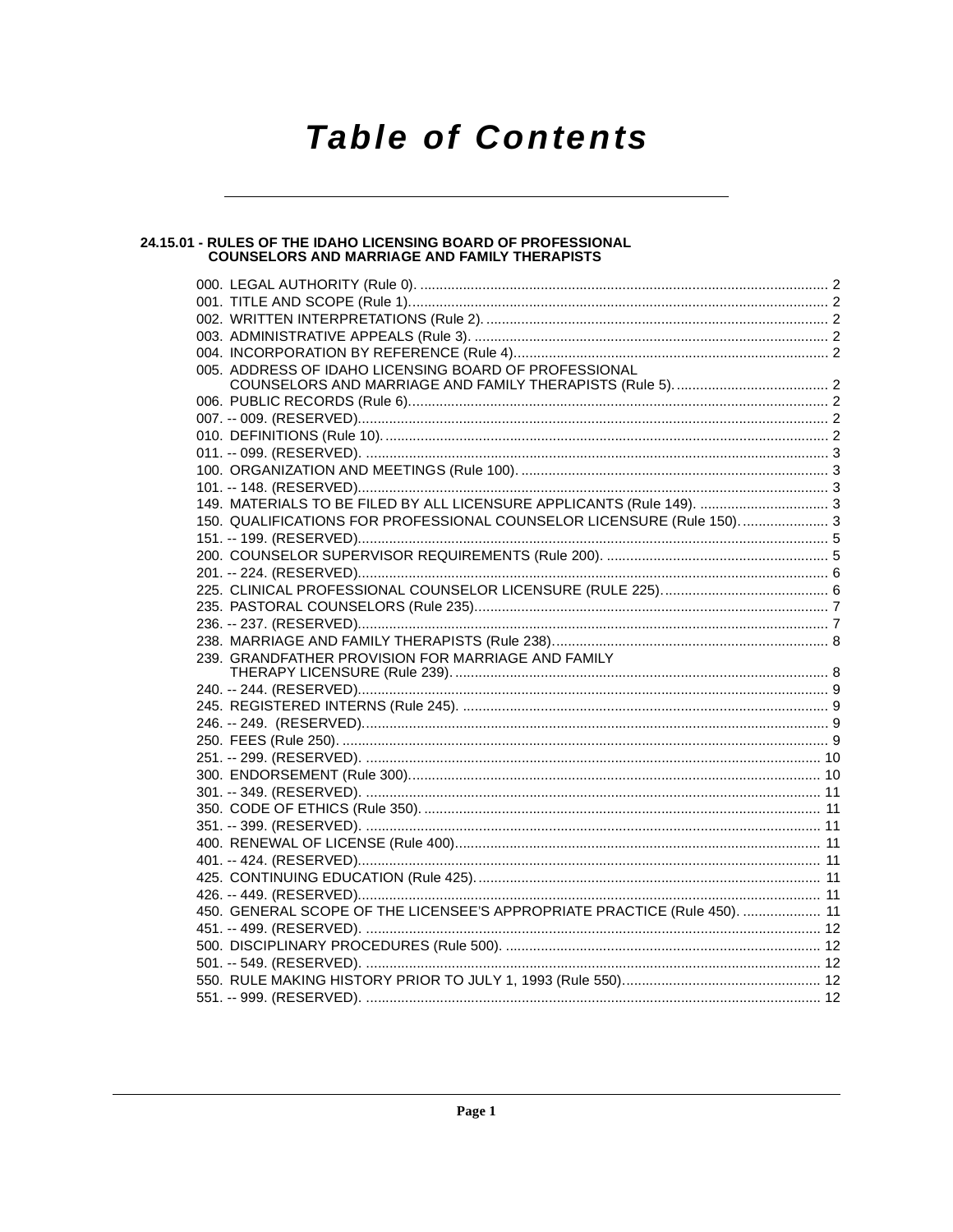#### **IDAPA 24 TITLE 15 CHAPTER 01**

#### **24.15.01 - RULES OF THE IDAHO LICENSING BOARD OF PROFESSIONAL COUNSELORS AND MARRIAGE AND FAMILY THERAPISTS**

#### <span id="page-1-1"></span><span id="page-1-0"></span>**000. LEGAL AUTHORITY (Rule 0).**

These rules are hereby prescribed and established pursuant to the authority vested in the Idaho Licensing Board of Professional Counselors and Marriage and Family Therapists by the provisions of Section 54-3404, Idaho Code. (3-13-02)

#### <span id="page-1-2"></span>**001. TITLE AND SCOPE (Rule 1).**

These rules shall be cited as IDAPA 24.15.01, "Rules of the Idaho Licensing Board of Professional Counselors and Marriage and Family Therapists". (3-13-02)

#### <span id="page-1-3"></span>**002. WRITTEN INTERPRETATIONS (Rule 2).**

The board may have written statements that pertain to the interpretation of the rules of this chapter. Such interpretations, if any, are available for public inspection and copying at cost in the main office of the Bureau of Occupational Licenses. (3-13-02)

#### <span id="page-1-4"></span>**003. ADMINISTRATIVE APPEALS (Rule 3).**

Administrative Appeals shall be governed by the Administrative Procedure Act, Title 67, Chapter 52, Idaho Code. (3-13-02)

#### <span id="page-1-5"></span>**004. INCORPORATION BY REFERENCE (Rule 4).**

**01. ACA Code Of Ethics**. "ACA Code of Ethics and Standards of Practice," as published by the American Counseling Association (ACA), dated 1999 and referenced in Subsections 241.02, 350, and 450.01, is herein incorporated by reference and is available from the Board's office and on the Board web site. (3-13-02)

**02. AAMFT Code Of Ethics**. The document titled "AAMFT Code of Ethics", as published by the American Association for Marriage and Family Therapy (AAMFT), dated July 1, 2001 and referenced in Subsections 350, and 450.01, is herein incorporated by reference and is available from the Board's office and on the Board web  $site.$  (3-13-02)

**03. ACES Guidelines**. The document titled "ACES" that provides supervision guidelines for supervisors, as published by the Association for Counselor Education and Supervision (ACES), dated March 1993 referenced in Subsection 200.03.a., is herein incorporated by reference and is available from the Board's office and on the Board web site. (4-2-03) on the Board web site.

#### <span id="page-1-6"></span>**005. ADDRESS OF IDAHO LICENSING BOARD OF PROFESSIONAL COUNSELORS AND MARRIAGE AND FAMILY THERAPISTS (Rule 5).**

[The office of the Board of Professional Counselors and Marriage and Family Therapists is located within the Bureau](http://www2.state.id.us/ibol/cou) of Occupational Licenses, Owyhee Plaza, 1109 Main Street, Suite 220, Boise, Idaho 83702-5642. The phone number of the Board is (208) 334-3233. The Board's FAX number is (208) 334-3945. The Board's e-mail address is ibol@ibol.state.id.us. The Board's official web site is at www2.state.id.us/ibol/cou. (3-13-02)

#### <span id="page-1-7"></span>**006. PUBLIC RECORDS (Rule 6).**

The records associated with the Idaho Licensing Board of Professional Counselors and Marriage and Family Therapists are subject to the provisions of the Idaho Public Records Act, Title 9, Chapter 3, Idaho Code. (3-13-02)

#### <span id="page-1-8"></span>**007. -- 009. (RESERVED).**

#### <span id="page-1-10"></span><span id="page-1-9"></span>**010. DEFINITIONS (Rule 10).**

**01. Board**. The Idaho Licensing Board of Professional Counselors and Marriage and Family ts as prescribed in Section 54-3401, Idaho Code. (3-13-02) Therapists as prescribed in Section 54-3401, Idaho Code.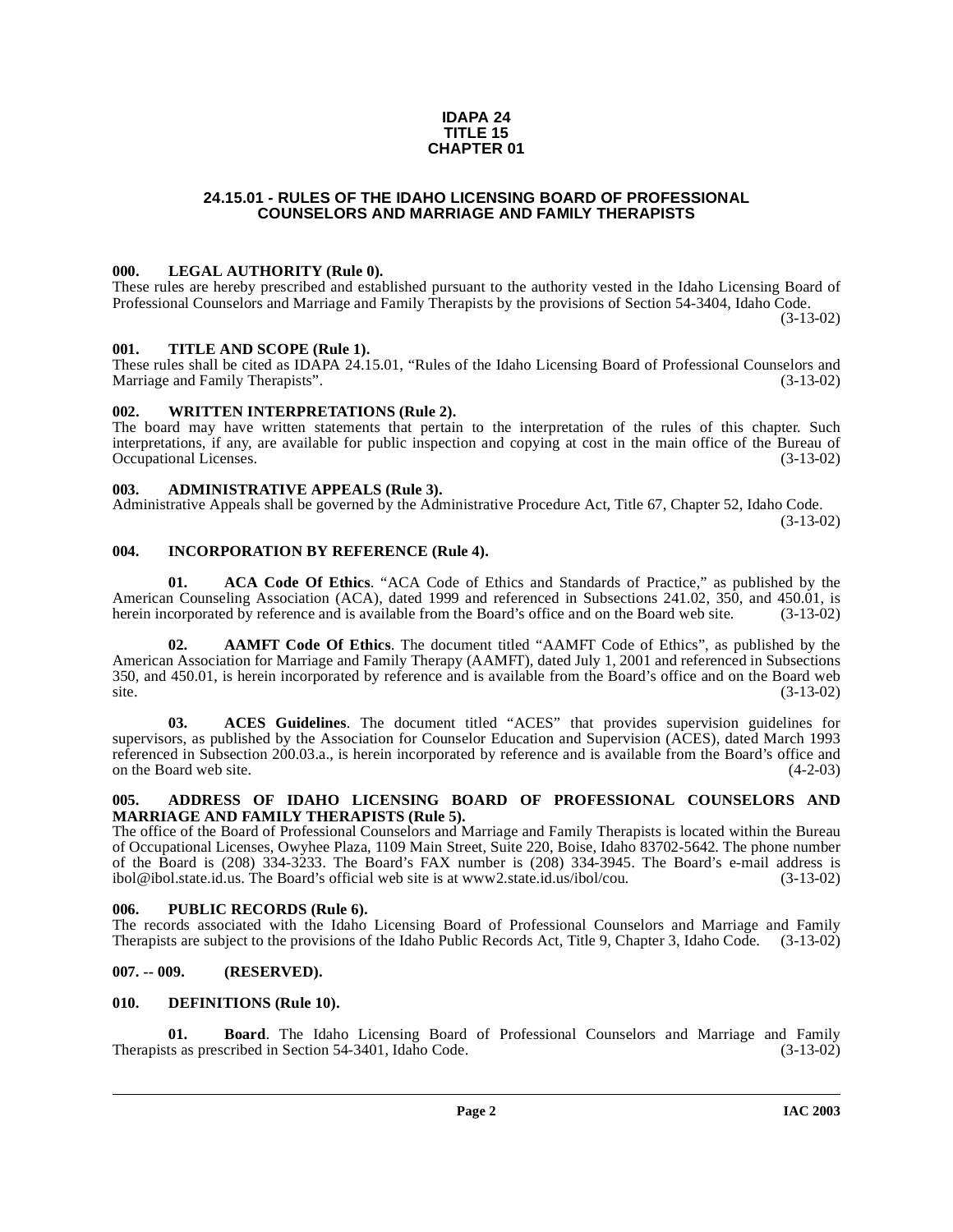# **IDAHO ADMINISTRATIVE CODE IDAPA 24.15.01 - Idaho Licensing Board of Professional<br>Bureau of Occupational Licenses Counselors and Marriage and Family Therapists**

**02.** Bureau. The Bureau of Occupational Licenses as prescribed in Sections 54-3404 and 67-2602, Idaho Code. (3-13-02) Idaho Code. (3-13-02)

**Counselors and Marriage and Family Therapists** 

**03. Intern**. An intern shall be defined as a person who is obtaining required supervised experience for licensure in a course of study provided by an institution of higher education or a person who is in a private-practice setting acting under direct supervision. (3-13-02)

#### <span id="page-2-0"></span>**011. -- 099. (RESERVED).**

#### <span id="page-2-7"></span><span id="page-2-1"></span>**100. ORGANIZATION AND MEETINGS (Rule 100).**

Board meetings will be held during the months of February, May, July, and October of each year and at such other times as the Board deems necessary. (3-13-02) times as the Board deems necessary.

#### <span id="page-2-2"></span>**101. -- 148. (RESERVED).**

#### <span id="page-2-6"></span><span id="page-2-3"></span>**149. MATERIALS TO BE FILED BY ALL LICENSURE APPLICANTS (Rule 149).**

Each applicant for licensure shall: (3-13-02) (3-13-02)

<span id="page-2-11"></span><span id="page-2-10"></span>**01. Complete An Application**. Complete an application upon a form prescribed by the Board. (3-13-02)

**02. Provide Verification Of Educational Program**. Verify completion of the approved educational program identified on the application with official graduate transcripts. Official transcripts must be received by the Board directly from the registrar of the appropriate college or university. (3-13-02) Board directly from the registrar of the appropriate college or university.

**03. Submit Verification Of Supervised Experience**. The verification of supervised experience shall ded directly to the Board by those supervisors listed on the application. (3-13-02) be provided directly to the Board by those supervisors listed on the application.

<span id="page-2-9"></span>**04.** Submit Application Fee. Submit a non-refundable application fee as determined by Subsection (3-13-02) 250.01. (3-13-02)

#### <span id="page-2-8"></span><span id="page-2-4"></span>**150. QUALIFICATIONS FOR PROFESSIONAL COUNSELOR LICENSURE (Rule 150).**

Licensure as a "professional counselor" shall be restricted to persons who have successfully completed each of the following requirements:  $(3-13-02)$ 

<span id="page-2-5"></span>**01. Graduate Program Requirement**. A planned graduate program of sixty (60) semester hours which is primarily counseling in nature, six (6) semester hours of which are earned in an advanced counseling practicum, and including a graduate degree in a counseling field from an accredited university or college offering a graduate program in counseling. (7-1-93)

**a.** A planned graduate program in a counseling field shall be defined as completion of one (1) of the following: (7-1-93) following: (7-1-93)

i. A counseling program accredited or approved by the National Council for accreditation of Teacher<br>n or a counseling program listed in the Interstate List of Approved Programs; or (7-1-93) Education or a counseling program listed in the Interstate List of Approved Programs; or

ii. A counseling program approved by the Council for Accreditation of Counseling and Related Educational Programs; or (7-1-93)

iii. A counseling program approved by the Council on Rehabilitation Education; or (7-1-93)

iv. A counseling program approved by the Board which shows evidence of education in the following areas: Counseling Theory, Counseling Techniques and Supervised Counseling Experience (this practicum must be supervised at the ratio of at least one (1) hour of one-to-one supervision for every ten (10) hours of experience in the setting) and at least six (6) of the following:  $(7-1-93)$ setting) and at least six  $(6)$  of the following:

(1) Human growth and development: Includes studies that provide a broad understanding of the nature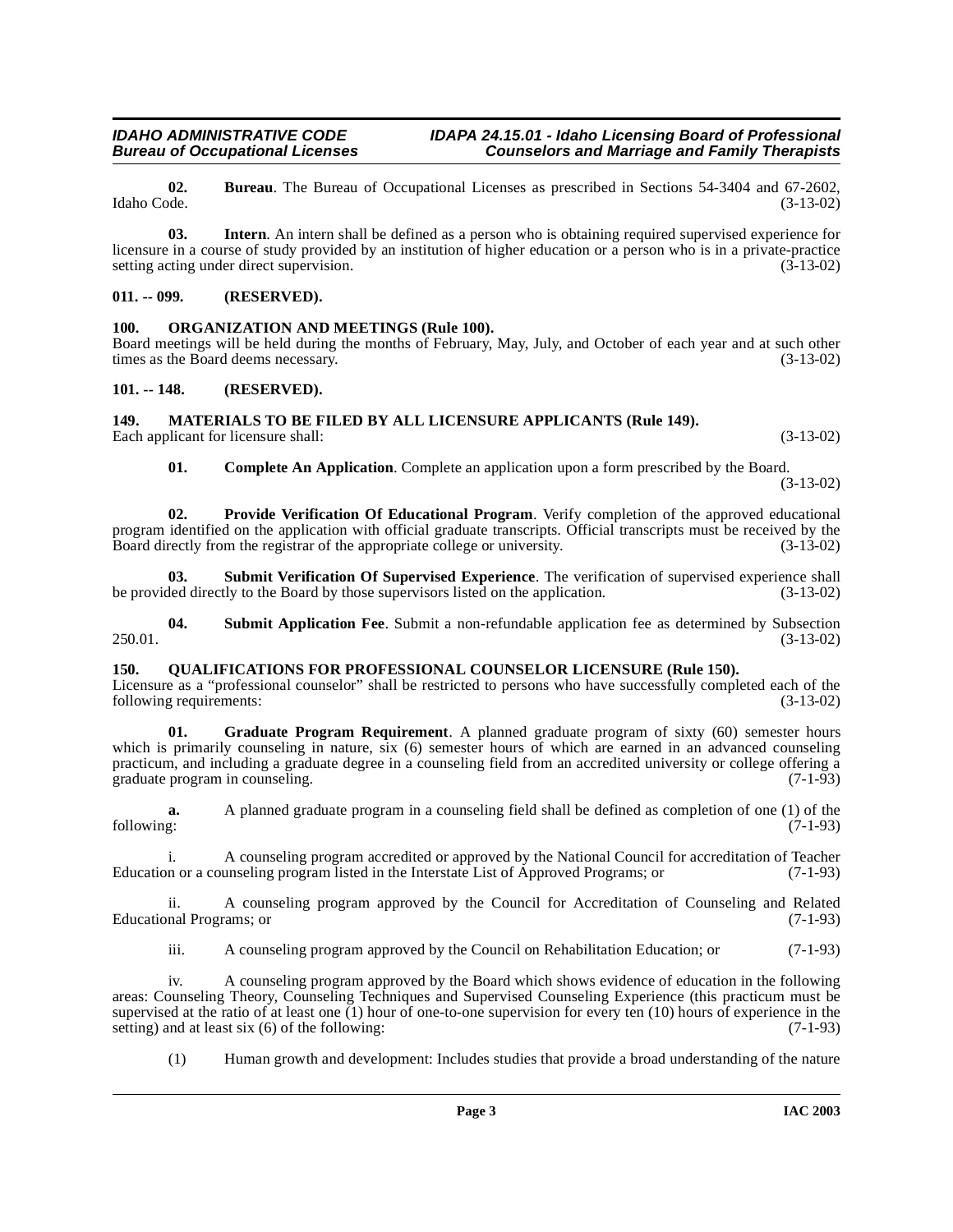#### **IDAHO ADMINISTRATIVE CODE IDAPA 24.15.01 - Idaho Licensing Board of Professional<br>Counselors and Marriage and Family Therapists Counselors and Marriage and Family Therapists**

and needs of individuals at all developmental levels. Emphasis is placed on psychological, sociological, and physiological approaches. Also included are areas such as human behavior (normal and abnormal), personality theory, and learning theory. (7-1-93)

(2) Social and cultural foundations: Includes studies of change, ethnic groups, subcultures, changing roles of women, sexism, urban and rural societies, population patterns, cultural mores, use of leisure time, and differing life patterns. (7-1-93)

(3) The helping relationship: Includes philosophic bases of the helping relationship: Consultation theory and/or an emphasis on the development of counselor and client (or consultee) self-awareness and selfunderstanding. (7-1-93)

(4) Groups: Includes theory and types of groups, as well as descriptions of group practices, methods  $s$ , and facilitative skills. It includes either a supervised practice and/or a group experience. (7-1-93) dynamics, and facilitative skills. It includes either a supervised practice and/or a group experience.

Life-style and career development: Includes areas such as vocational-choice theory, relationship between career choice and life-style, sources of occupational and educational information, approaches to career decision-making processes, and career-development exploration techniques. (7-1-93) decision-making processes, and career-development exploration techniques.

Appraisal of the individual: Includes the development of a framework for understanding the individual, including methods of data gathering and interpretation, individual and group testing, case-study approaches and the study of individual differences. Ethnic, cultural, and sex factors are also considered. (7-1-9 approaches and the study of individual differences. Ethnic, cultural, and sex factors are also considered.

Research and evaluation: Includes areas such as statistics, research design, and development of research and demonstration proposals. It also includes understanding legislation relating to the development of research, program development, and demonstration proposals, as well as the development and evaluation of program objectives. (7-1-93) objectives. (7-1-93)

(8) Professional orientation: Includes goals and objectives of professional counseling organizations, codes of ethics, legal consideration, standards of preparation, certification, and licensing and role of identity of  $\epsilon$  counselors. (7-1-93)

**b.** A total of at least sixty (60) graduate semester hours or ninety (90) graduate quarter hours shall be required. (7-1-93)

**c.** Advanced counseling practicum shall be practica taken at the graduate school level. (7-1-93)

**d.** A graduate degree shall be one of the following beyond the baccalaureate level: The master's degree, the educational specialist certificate or degree, or the doctor's degree. (7-1-93)

**e.** An accredited university or college shall be a college or university accredited by one (1) of the following: the Middle States Association of Colleges and Secondary Schools, the New England State Association of Colleges and Secondary Schools, the North Central Association of Colleges and Secondary Schools, the Northwest Association of Colleges and Secondary Schools, the Southern Association of Colleges and Secondary Schools, or the Western College Association. (7-1-93)

<span id="page-3-0"></span>**02. Supervised Experience Requirement**. One thousand (1,000) hours of supervised experience in counseling acceptable to the Board. (7-1-93)

**a.** One thousand (1,000) hours is defined as one thousand (1,000) clock hours of experience working in a counseling setting, four hundred (400) hours of which shall be direct client contact. Supervised experience in practica and/or internships taken at the graduate level may be utilized. The supervised experience shall include a minimum of one (1) hour of face-to-face or one-to-one  $(1/1)$  or one-to-two  $(1/2)$  consultation with the supervisor for every twenty (20) hours of job/internship experience. (As stated under Subsection 150.01.a.iv. counseling practicum experience as opposed to job or internship experience shall be supervised at a ratio of one (1) hour of supervision for every ten (10) hours in the settings. For example: (3-13-02) every ten (10) hours in the settings. For example: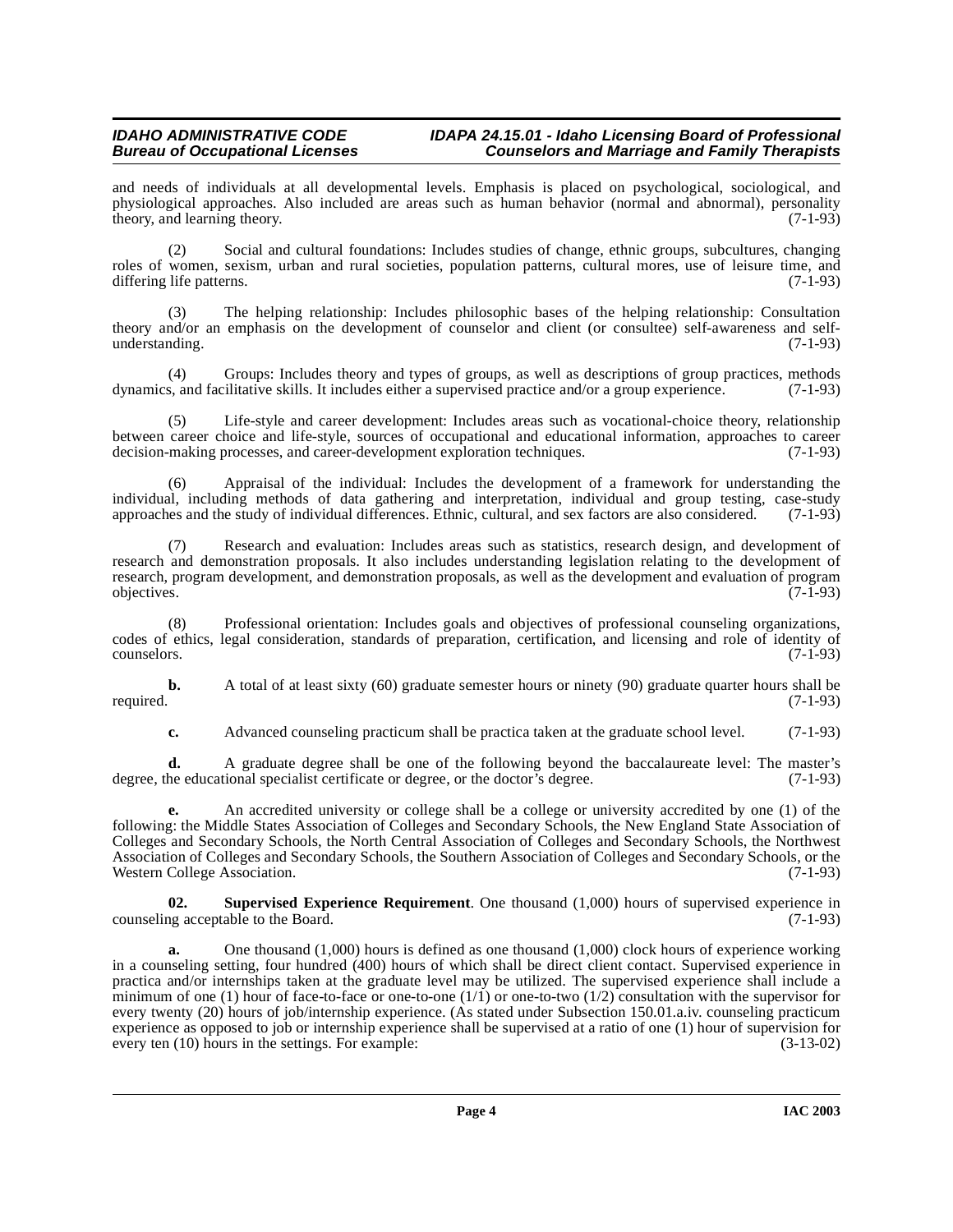#### **IDAHO ADMINISTRATIVE CODE IDAPA 24.15.01 - Idaho Licensing Board of Professional<br>Bureau of Occupational Licenses Counselors and Marriage and Family Therapists Counselors and Marriage and Family Therapists**

A person in a twenty (20) hour per week job/internship who is receiving one (1) hour of individual supervision each week would accumulate one thousand  $(1,000)$  supervised hours in fifty (50) weeks to equal the twenty to one  $(20/1)$  ratio. twenty to one  $(20/1)$  ratio.

ii. A person in a forty (40) hour per week setting with one (1) hour of supervision per week would still require fifty  $(50)$  weeks to equal the twenty to one  $(20/1)$  ratio.  $(7-1-93)$ 

iii. A person in a forty (40) hour per week setting with two (2) hours of supervision per week would accumulate the one thousand (1,000) hours at the twenty to one (20/1) supervision ratio in twenty-five (25) weeks. (7-1-93)

**b.** Until July 1, 2004, the supervision must be provided by a Professional Counselor or a Clinical Professional Counselor licensed by the state of Idaho. Effective July 1, 2004, postgraduate supervision must be provided by a Professional Counselor or a Clinical Professional Counselor licensed by the state of Idaho and registered with the Board as a Counselor Supervisor. If the applicant's supervision was provided in another state, it must have been provided by a counseling professional licensed by that state, provided the requirements for licensure in that state are substantially equivalent to the requirements of Title 54, Chapter 34, Idaho Code. If supervision was obtained prior to July 1, 1988, or in a state that does not regulate counseling, that supervision must have been provided by a qualified counselor educator as a part of a planned graduate program or by a person who holds a graduate degree beyond the baccalaureate level who is certified and/or licensed as a counselor, social worker, psychologist, or psychiatrist. Supervision by an administrative superior who is not in a counseling related profession is not acceptable to the Board. Supervision by a professional counseling peer, however, may be acceptable to the Board if the peer/supervisory relationship includes the same controls and procedures expected in an internship setting. (See Subsection 150.02.a.) For example, the relationship should include the staffing of cases, the critiquing of counseling tapes and this supervision must be conducted in a formal, professional, consistent manner on a regularly scheduled basis.

**c.** Experience in counseling is defined as assisting individuals or groups, through the counseling relationship, to develop an understanding of personal problems, to define goals, and to plan action reflecting interests, abilities, aptitudes, and needs as related to persona-social concerns, educational progress, and occupations and careers. Counseling experience may include the use of appraisal instruments, referral activities, and research findings. (7-1-93)

**d.** The Board shall consider the recommendation of the supervisor(s) when determining the acceptability of the applicant's supervised experience. (4-2-03)

#### <span id="page-4-4"></span>**03. Written Examination Requirement**. (7-1-93)

**a.** The Board requires the successful passage of the National Counselor Examination prepared by the Board for Certified Counselors (NBCC).  $(3-13-02)$ National Board for Certified Counselors (NBCC).

**b.** Completion of the examination will not be required until the applicant meets the requirements presented in Subsections 150.01 and 151.02. However, an applicant may take the examination earlier if he desires.

(7-1-93)

**c.** The examination will be conducted at a time and place specified by the Board. (7-1-93)

**d.** Successful passage of the examination is defined by the Board as achievement of the passing score as NBCC. Reexamination shall consist of the entire examination. (3-13-02) set by the NBCC. Reexamination shall consist of the entire examination.

#### <span id="page-4-0"></span>**151. -- 199. (RESERVED).**

#### <span id="page-4-2"></span><span id="page-4-1"></span>**200. COUNSELOR SUPERVISOR REQUIREMENTS (Rule 200).**

Effective July 1, 2004, Idaho licensed counselors shall be registered with the Board in order to provide postgraduate supervision for those individuals pursuing licensure in Idaho as a counselor. (4-2-03) supervision for those individuals pursuing licensure in Idaho as a counselor.

<span id="page-4-3"></span>

| 01. | <b>Requirements for Registration.</b> | $(4-2-03)$ |
|-----|---------------------------------------|------------|
|-----|---------------------------------------|------------|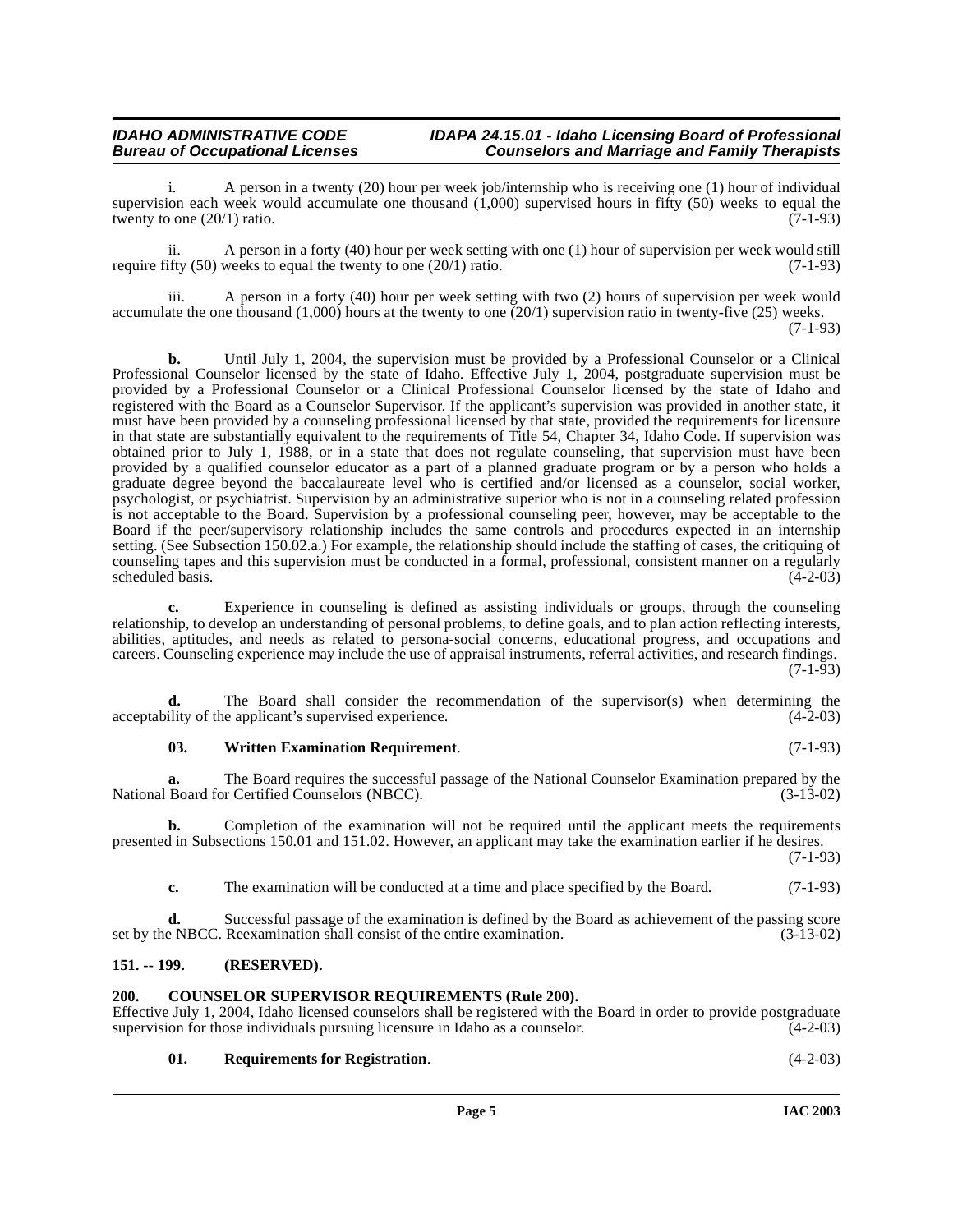- **a.** Document at least two (2) years experience as a licensed counselor in Idaho.  $(4-2-03)$
- **b.** Document at least one thousand five hundred (1,500) hours of direct client contact as a counselor.  $(4-2-03)$
- **c.** Document fifteen (15) contact hours of education in supervisor training as approved by the Board.  $(4-2-03)$

**d.** Have not been the subject of any disciplinary action for five (5) years prior to application for registration.  $(4-2-03)$ registration. (4-2-03)

**02. Registration**. A supervisor applicant shall submit to the Bureau a completed application form as 1 by the Board. (4-2-03) approved by the Board.

**a.** Upon receipt of a completed application verifying compliance with the requirements for on as a supervisor, the applicant shall be registered as a supervisor.  $(4-2-03)$ registration as a supervisor, the applicant shall be registered as a supervisor.

**b.** A supervisor's registration shall be valid only so long as the individual's counselor license remains current and in good standing. (4-2-03)

#### **03. Supervision**. (4-2-03)

**a.** A Registered Counselor Supervisor shall provide supervision in conformance with the guidelines for supervisors dated March 1993, adopted by the Association for Counselor Education and Supervision. (4-2-03)

**b.** A Registered Counselor Supervisor shall not provide supervision to more than three (3) individuals at one time.  $(4-2-03)$ at one time.  $(4-2-03)$ 

#### <span id="page-5-0"></span>**201. -- 224. (RESERVED).**

### <span id="page-5-2"></span><span id="page-5-1"></span>**225. CLINICAL PROFESSIONAL COUNSELOR LICENSURE (RULE 225).**

The following requirements must be met for clinical professional counselor licensure. (3-13-02)

| 01. |  | <b>Requirements.</b> The following requirements must be met: | $(3-13-02)$ |
|-----|--|--------------------------------------------------------------|-------------|
|-----|--|--------------------------------------------------------------|-------------|

**a.** Hold a valid licensed professional counselor license; and (4-2-03)

**b.** Document two thousand (2,000) hours of direct client contact experience under supervision ated in no less than a two (2) year period after licensure in any state. (4-2-03) accumulated in no less than a two  $(2)$  year period after licensure in any state.

i. All applicants for Clinical Professional Counselor license must provide verification of meeting at least one thousand (1,000) hours of supervised experience under the supervision of a licensed Clinical Professional Counselor. The remainder of the supervision may be provided by licensed Psychiatrists, Counseling/Clinical Psychologists, Certified Social Workers-Private and Independent Practice or Marriage and Family Therapists.

(3-13-02)

ii. The ratio for supervision will consist of one (1) hour of face-to-face, one-on-one (1/1) supervision to every thirty (30) hours of direct client contact. (7-1-97)

**c.** Document proficiency in Diagnostic Evaluation by providing verification of successful completion of graduate course or other training/experience equivalent to a college course acceptable to the board. (7-1-97)

The Board shall consider the recommendation of the supervisor(s) when determining the e applicant's supervised experience. (4-2-03) acceptability of the applicant's supervised experience.

<span id="page-5-3"></span>**02. Supervisors**. A supervisor may supervise no more than three (3) licensed professional counselors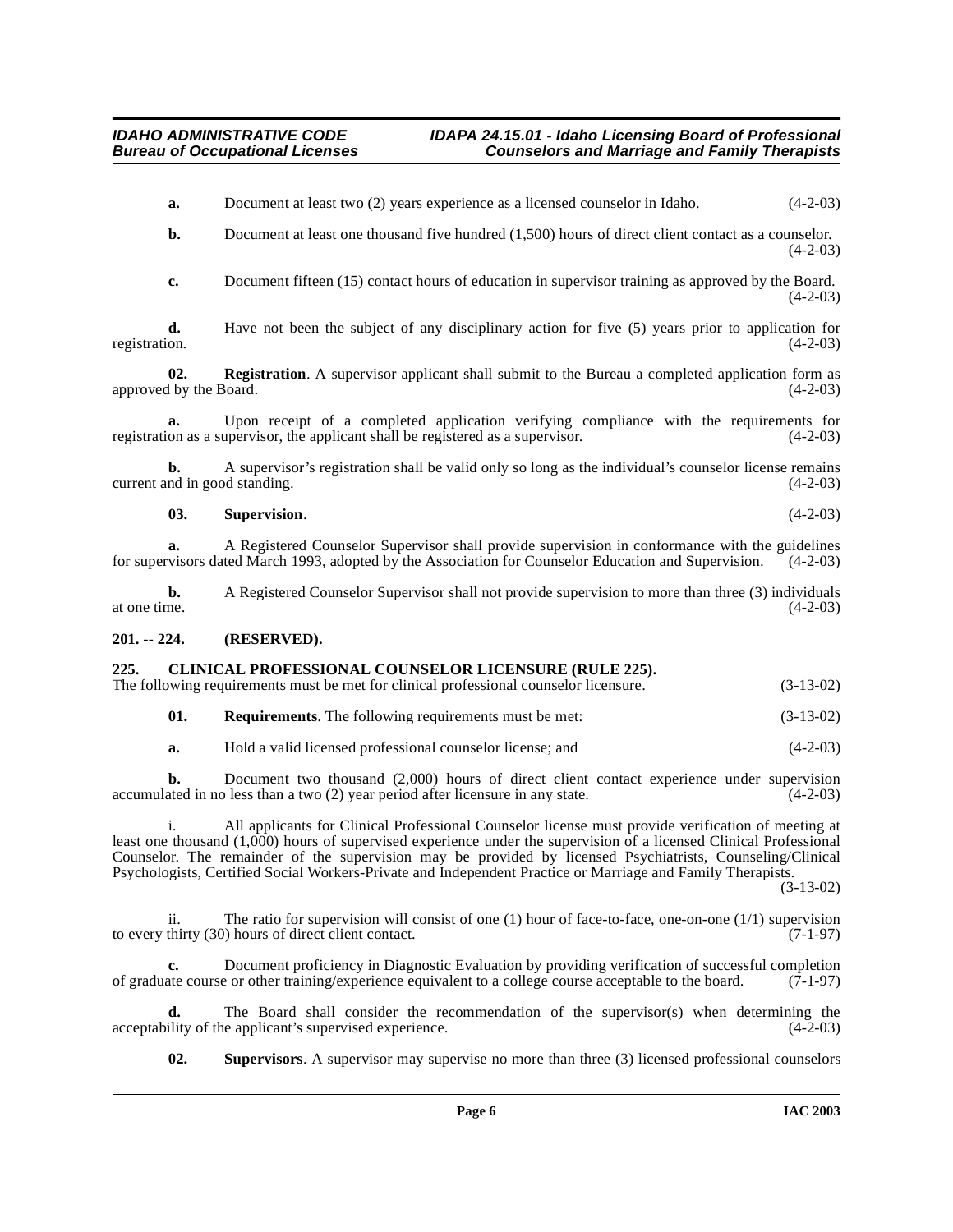## **IDAHO ADMINISTRATIVE CODE IDAPA 24.15.01 - Idaho Licensing Board of Professional<br>Bureau of Occupational Licenses Counselors and Marriage and Family Therapists**

#### **226. -- 234. (RESERVED).**

<span id="page-6-0"></span>**235. PASTORAL COUNSELORS (Rule 235).** 

The following requirements must be met for pastoral counselor licensure: (7-1-98)

<span id="page-6-3"></span>**01. Graduate Degree**. Hold a Master of Divinity (M.Div.) degree or doctoral degree meeting the requirements set forth in Section 54-3405A(1) Idaho Code, from an accredited university or religious institution. (7-1-98)

**a.** An accredited university or religious institution shall be one accredited by: the Middle States Association of Colleges and Secondary Schools; the New England State Association of Colleges and Secondary Schools; the North Central Association of Colleges and Secondary Schools; the Northwest Association of Colleges and Secondary Schools; the Southern Association of Colleges and Secondary Schools; or the Western Colleges Association. (7-1-98)

**b.** The Pastoral Counselor Program May also be accredited by the Association of Theological Schools  $(ATS)$ .  $(7-1-98)$ 

<span id="page-6-5"></span>**02.** Practicum. Completion of a practicum of supervised counseling experience of four hundred (400) contact hours. (7-1-98) contact hours. (7-1-98)

**a.** The four hundred (400) contact hours shall be supervised at a ratio of one (1) hour of supervision for each ten (10) contact hours. (7-1-98)

**b.** The practicum must be supervised by a qualified counselor educator as part of a planned graduate program.  $(7-1-98)$ 

<span id="page-6-4"></span>**03. Post-Graduate Supervised Counseling Experience**. The completion of two thousand (2,000) contact hours of post-graduate supervised counseling experience with an approved supervisor. (7-1-98)

**a.** "Two thousand (2000) hours" hours is defined as two thousand (2,000) clock hours of experience working in a counseling setting. (7-1-98)

**b.** The ratio of supervision to contact hours shall be one (1) hour of supervision for each twenty (20) contact hours. (7-1-98) contact hours. (7-1-98)

**c.** An approved supervisor shall include an American Association of Pastoral Counselors approved supervisor, a licensed pastoral counselor, a licensed psychiatrist, a licensed psychologist, a licensed marriage and family therapist, or licensed professional counselor. (3-13-02) family therapist, or licensed professional counselor.

**d.** The Board shall consider the recommendation of the supervisor(s) when determining the acceptability of the applicant's supervised experience. (4-2-03)

#### <span id="page-6-2"></span>**04. Examination**. (7-1-98)

**a.** The Board requires the successful passage of the National Counselor Examination prepared by the Board for Certified Counselors (NBCC). (3-13-02) National Board for Certified Counselors (NBCC).

**b.** The examination will be conducted at a time and place specified by the Board. (7-1-98)

**c.** Successful passage of the examination is defined by the Board as achievement of the passing score set by the NBCC. Reexamination shall consist of the entire examination. (3-13-02)

#### <span id="page-6-1"></span>**236. -- 237. (RESERVED).**

**Counselors and Marriage and Family Therapists** at any one time. (7-1-97)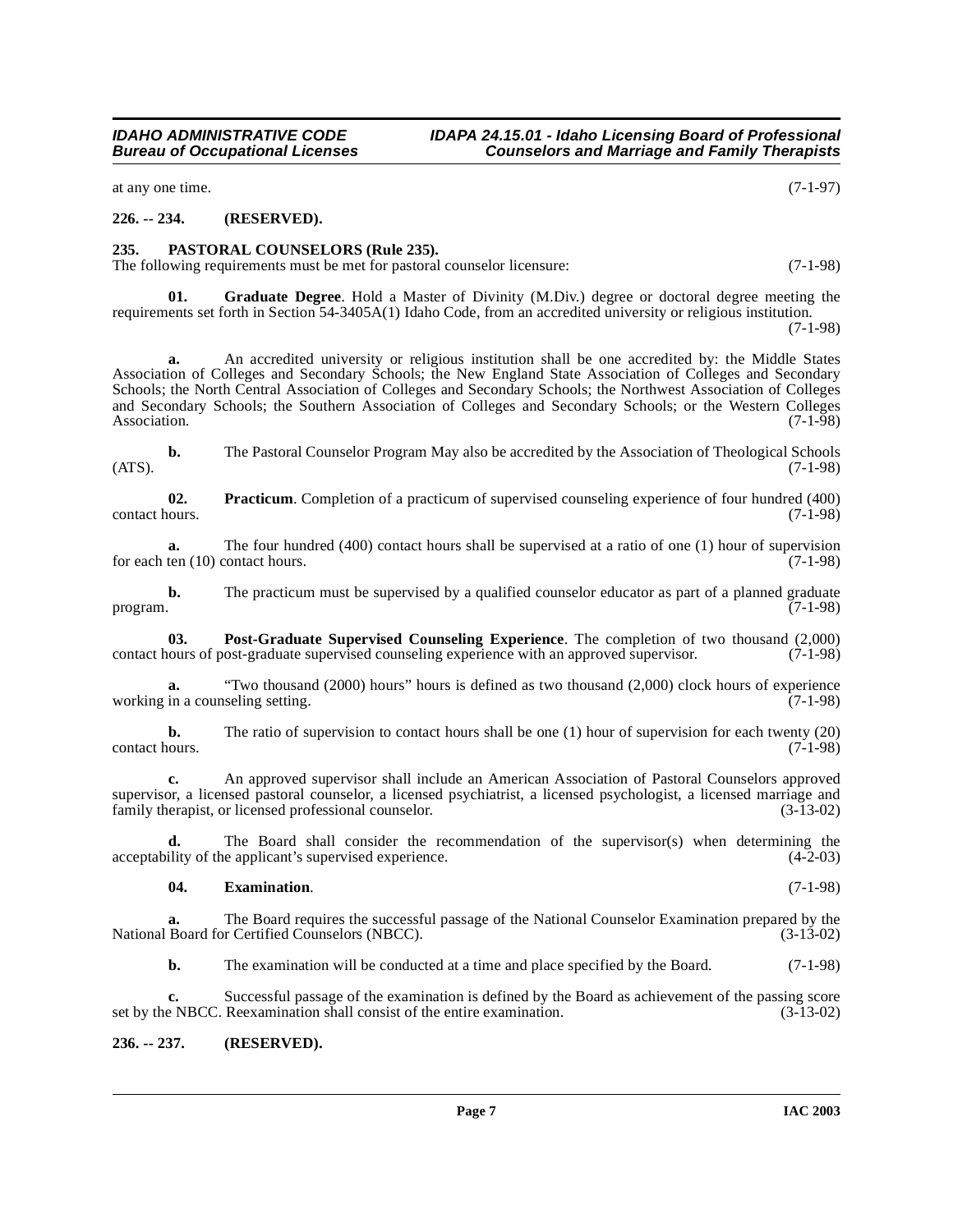## <span id="page-7-7"></span><span id="page-7-6"></span><span id="page-7-5"></span><span id="page-7-3"></span><span id="page-7-0"></span>**238. MARRIAGE AND FAMILY THERAPISTS (Rule 238).**  The following requirements must be met for marriage and family therapist licensure: (3-13-02) **01. Graduate Degree**. Possess a graduate degree as outlined in Section 54-3405C(1), Idaho Code. (3-13-02) **02. Practicum**. Must meet the requirements as outlined in Section 54-3405C(2), Idaho Code. (3-13-02) **03. Supervised Marriage And Family Therapy Experience**. Must meet the three thousand (3,000) hour requirement as outlined in Section 54-3405C(3), Idaho Code. Effective July 1, 2004, a Marriage and Family<br>Therapist must be registered with the Board to provide post graduate supervision. (4-2-03) Therapist must be registered with the Board to provide post graduate supervision. **a.** A minimum of two thousand (2,000) postgraduate direct client contact hours, in no less than a two (2) year time period shall include; (3-13-02) i. A minimum one thousand (1,000) direct client contact hours with couples and families; and (3-13-02) ii. Two hundred (200) hours of supervision. (3-13-02) **b.** No more than one hundred (100) hours of group supervision shall be allowed. Group supervision defined as no more than six (6) supervisees per each supervisor; and (3-13-02) shall be defined as no more than  $s$ ix  $(6)$  supervisees per each supervisor; and **c.** Individual supervision is defined as up to two (2) supervisees per supervisor; and (3-13-02) **d.** Supervision must employ the use of audio technologies or video technologies or co-therapy, or live ion; and  $(3-13-02)$ supervision; and **e.** In accordance with the adopted Codes of Ethics prohibiting dual relationships, a supervisor shall s an applicant's personal Professional Counselor/Therapist. (3-13-02) not act as an applicant's personal Professional Counselor/Therapist. **f.** The Board shall consider the recommendation of the supervisor(s) when determining the acceptability of the applicant's supervised experience. (4-2-03) **04. Examination**. (3-13-02) **a.** The Board requires successful passage of the National Marital and Family Therapy Examination as approved by the Association of Marital and Family Therapy Regulatory Boards (AMFTRB). (3-13-02) **b.** The examination will be conducted at a time and place specified by the Board.  $(3-13-02)$ **c.** Successful passage of the examination is defined by the Board as achievement of the passing score set by the AMFTRB. Reexamination shall consist of the entire examination. (3-13-02) **239. GRANDFATHER PROVISION FOR MARRIAGE AND FAMILY THERAPY LICENSURE (Rule 239).** Until June 30, 2003 any person who meets the qualifications outlined in Section 54-3405C(6), Idaho Code, shall provide the following and upon approval by the Board be issued a marriage and family therapy license: (3-13-02) **01. Application**. A complete application including the applicable fees; and (3-13-02) **02. Documentation**. Certified documentation of; (3-13-02) **a.** Current clinical membership in the AAMFT or the National Academy for Certified Family

<span id="page-7-4"></span><span id="page-7-2"></span><span id="page-7-1"></span>Therapists (NACFT) or membership or certification in another professional organization with requirements substantially similar to AAMFT or NACFT; or substantially similar to AAMFT or NACFT; or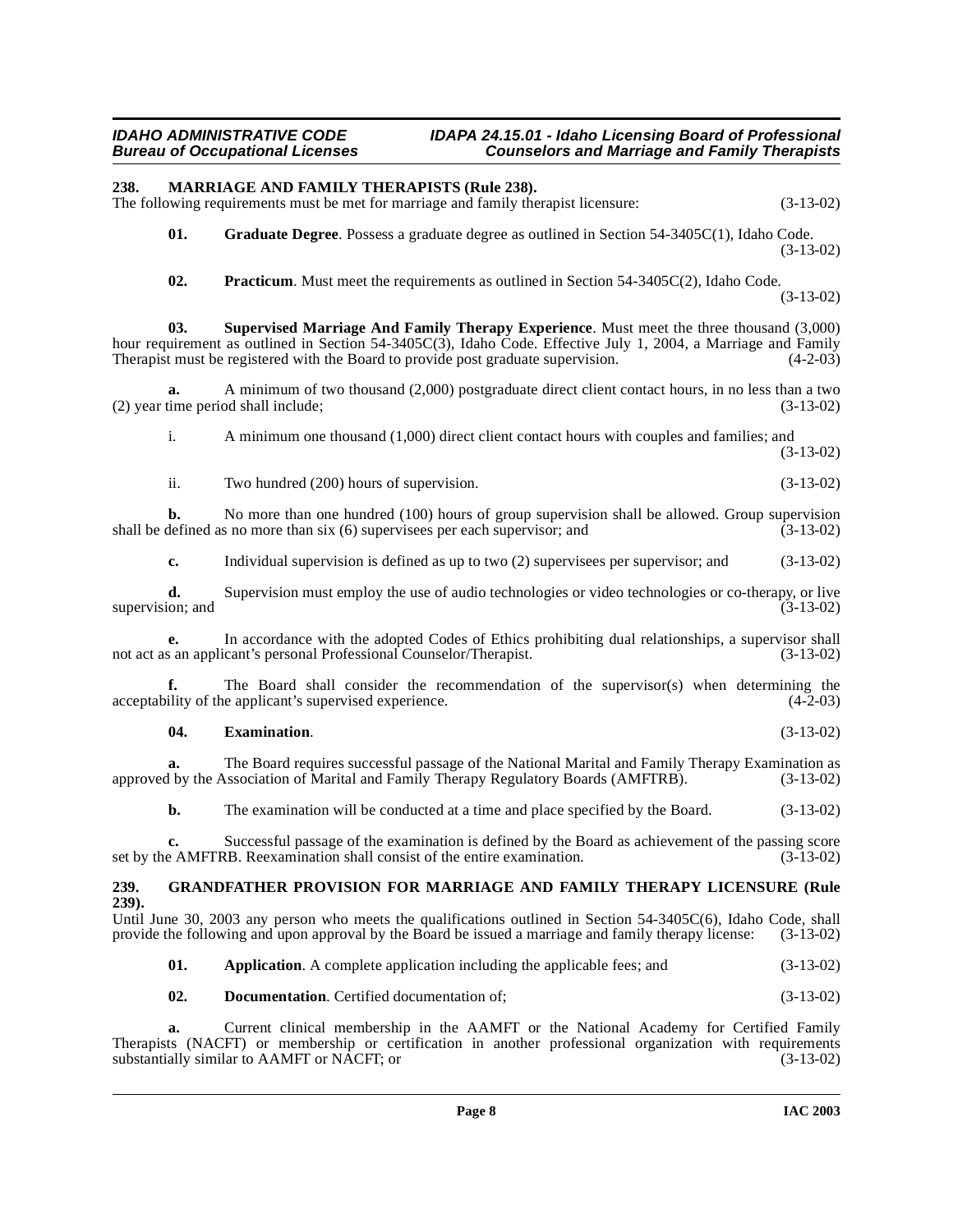**b.** A graduate degree in a mental health related field from an accredited college of university; and  $(3-13-02)$ 

**c.** A minimum of three thousand (3000) hours of post graduate direct client contact experience in marriage and family therapy. (3-13-02)

#### <span id="page-8-0"></span>**240. -- 244. (RESERVED).**

#### <span id="page-8-6"></span><span id="page-8-1"></span>**245. REGISTERED INTERNS (Rule 245).**

An individual pursuing Idaho licensure as a Professional Counselor may register with the Board as an Intern. An individual pursuing Idaho licensure as a Marriage and Family Therapist shall register with the Board as an Intern in compliance with section 54-3402, Idaho Code.

#### <span id="page-8-7"></span>**01. Requirements For Registration**. (4-2-03)

**a.** Possess a graduate degree in counseling, marriage and family therapy, or a closely related field accredited university or college.  $(4-2-03)$ from an accredited university or college.

**b.** Be actively pursuing postgraduate supervised experience. (4-2-03)

**c.** Designate a Licensed Professional Counselor or Licensed Marriage and Family Therapist who is d as a supervisor and who shall be responsible to provide supervision. (4-2-03) registered as a supervisor and who shall be responsible to provide supervision.

**02. Registration**. An individual applying for registration as a Counselor Intern or Marriage and Family Therapist Intern shall fully complete the application form as established by the Board and submit the designated fee as adopted by Board rule.

#### **03. Practice**. (4-2-03)

**a.** A Registered Intern may only practice counseling or marriage and family therapy under the direct supervision of a Counselor Supervisor or Marriage and Family Therapist Supervisor who shall be responsible to ensure that a Registered Intern is competent to practice such counseling or marriage and family therapy as may be provided. (4-2-03) provided.  $(4-2-03)$ 

**b.** Only a Registered Intern may use the title Counselor Intern or Marriage and Family Therapist (4-2-03) Intern.  $(4-2-03)$ 

**c.** An individual shall not practice as an intern for more than four (4) years from the original date of registration. (4-2-03) registration. (4-2-03)

#### <span id="page-8-2"></span>**246. -- 249. (RESERVED).**

#### <span id="page-8-3"></span>**250. FEES (Rule 250).**

<span id="page-8-5"></span><span id="page-8-4"></span>

| 01. | <b>Application Fee.</b> Application fee:                       | $(7-1-97)$  |
|-----|----------------------------------------------------------------|-------------|
| a.  | Professional Counselor - Seventy-five dollars (\$75).          | $(3-13-02)$ |
| b.  | Clinical Professional Counselor - Seventy-five dollars (\$75). | $(3-13-02)$ |
| c.  | Pastoral Counselor - Seventy-five dollars (\$75).              | $(3-13-02)$ |
| d.  | Marriage and Family Therapist - Seventy-five dollars (\$75).   | $(3-13-02)$ |
| e.  | Intern Registration - Twenty-five dollars (\$25).              | $(4-2-03)$  |
|     |                                                                |             |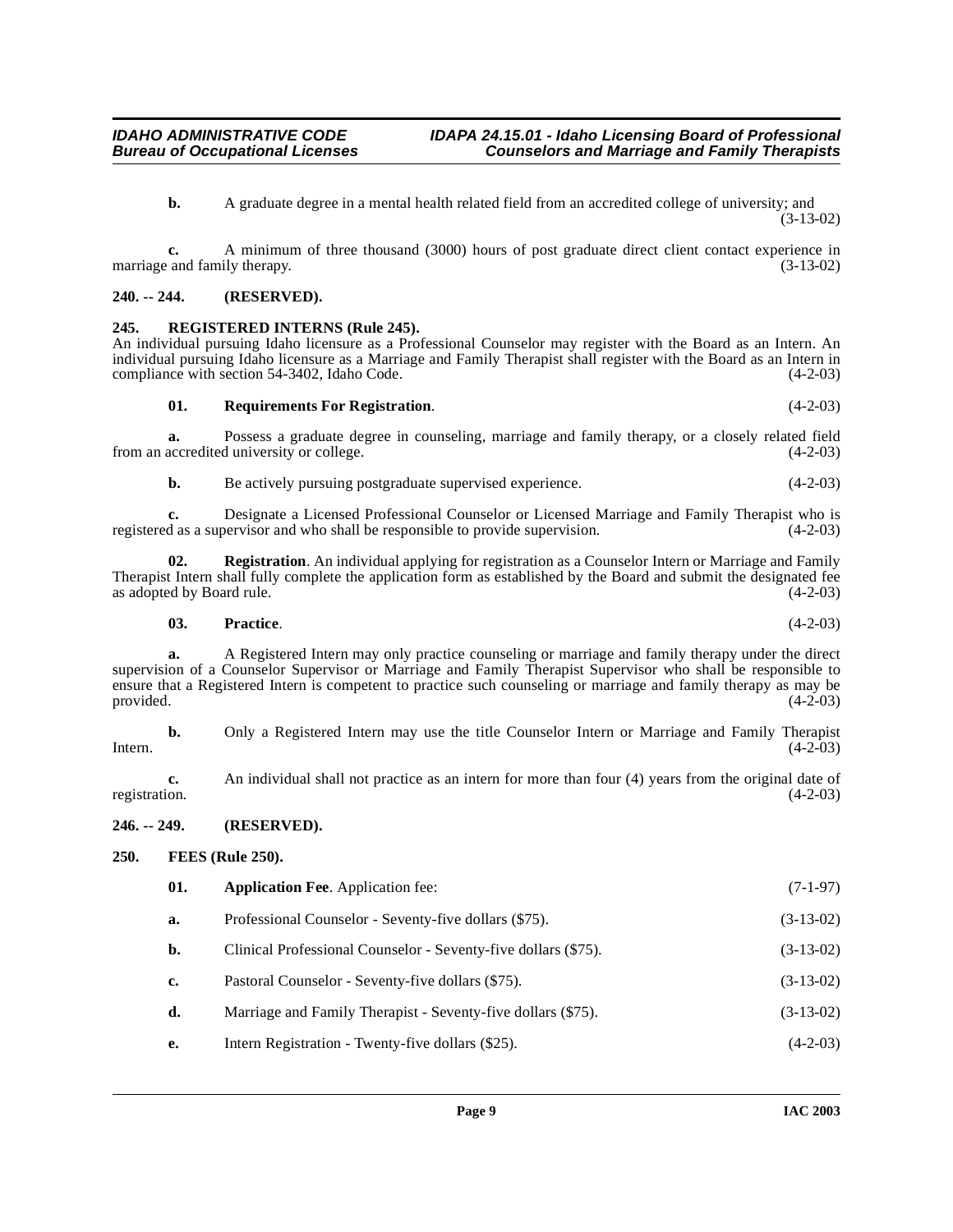# **IDAHO ADMINISTRATIVE CODE IDAPA 24.15.01 - Idaho Licensing Board of Professional**

# **Bureau Counselors and Marriage and Family Therapists**

<span id="page-9-10"></span>**02. Professional Counselor, Marriage And Family Therapist, And Pastoral Counselor Examination Or Reexamination Fee**. The Professional Counselor, Marriage and Family Therapist and Pastoral Counselor license examination or reexamination fee shall be the fee as set by the provider of the approved examination.  $(3-13-02)$ 

<span id="page-9-9"></span>**03. Original License Fee**. Original License fee for Professional Counselor or Clinical Professional or or Marriage and Family Therapist or Pastoral Counselor - Seventy-five dollars (\$75). (4-2-03) Counselor or Marriage and Family Therapist or Pastoral Counselor - Seventy-five dollars (\$75).

**04. Annual Renewal Fee**. Annual license renewal fee for Professional Counselor, Clinical Professional Counselor, Marriage and Family Therapist, or Pastoral Counselor - Sixty dollars (\$60). (4-2-03)

<span id="page-9-5"></span><span id="page-9-4"></span><span id="page-9-3"></span>**05. Fees Are Non-Refundable**. All fees are non-refundable. (7-1-93)

#### <span id="page-9-0"></span>**251. -- 299. (RESERVED).**

#### <span id="page-9-1"></span>**300. ENDORSEMENT (Rule 300).**

The Board may grant a license to any person who submits a completed application on a form approved by the board together with the required fees and who:  $(3-13-02)$ together with the required fees and who:

<span id="page-9-8"></span>**01**. **Holds A Current License**. The applicant must be the holder of a current active license, in the profession for which a license is being sought, issued by the authorized regulatory entity in another state or country, the certification of which must be received directly by the board from the issuing agency; and (3-13-0 the certification of which must be received directly by the board from the issuing agency; and

<span id="page-9-7"></span>**02. Has Not Been Disciplined**. The applicant must certify they have not been disciplined within the last five (5) years, had a license revoked, suspended, restricted, or otherwise sanctioned by any regulatory entity and has never voluntarily surrendered a license; and (3-13-02)

<span id="page-9-6"></span>**03. Is Of Good Moral Character**. The applicant must certify they are of good moral character and have not been convicted, found guilty, or received a withheld judgment or suspended sentence for any felony; and  $(3-13-02)$ 

**04. Has Documented Experience**. The applicant must provide a documented record of at least five (5) years actual practice under licensure immediately prior to application in the profession for which a license is being sought, or can demonstrate hardship or extenuating circumstances that prohibited practice during a portion of the five (5) year period as determined by the board; and (3-13-02)

<span id="page-9-2"></span>**05. Will Abide By Laws, Rules And Code Of Ethics**. The applicant must certify under oath to abide by the laws and rules governing the practice of counseling and marriage and family therapy in Idaho and the applicable code of ethics as adopted; and (3-13-02)

**06. Provides Information**. The applicant must document at least three (3) of the following during the rears immediately prior to application: five  $(5)$  years immediately prior to application:

<span id="page-9-11"></span>**a.** A minimum of one thousand (1,000) hours client contact; (3-13-02)

**b.** Service as an officer of a state or national counseling or marriage and family therapy organization, or a member of a state or national counseling or marriage and family therapy board or committee, or other leadership positions as may be approved by the board; (3-13-02)

**c.** Teaching at least three (3) graduate courses for credit at an accredited college or university;  $(3-13-02)$ 

**d.** A certificate to supervise issued by the NBCC or AAMFT; (3-13-02)

**e.** Providing at least twelve (12) months of supervision to each of no less than three (3) persons licensure; (3-13-02) seeking licensure;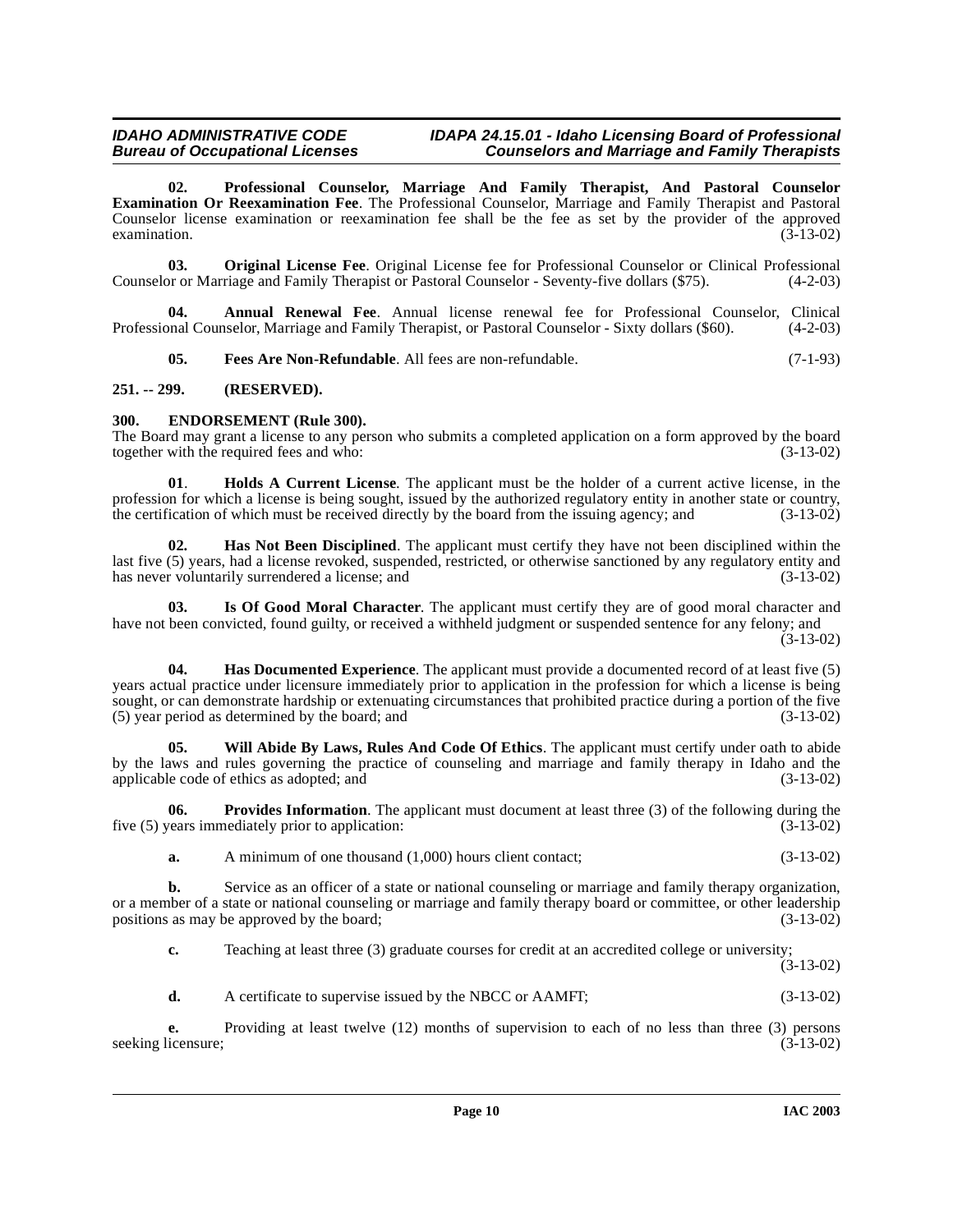#### **IDAHO ADMINISTRATIVE CODE IDAPA 24.15.01 - Idaho Licensing Board of Professional<br>Bureau of Occupational Licenses Counselors and Marriage and Family Therapists Counselors and Marriage and Family Therapists**

**f.** Maintained professional liability insurance for the previous five (5) years with proof of no claims (3-13-02) filed; (3-13-02)

**g.** Obtained a post graduate degree in a field of study related to counseling or marriage and family therapy that is in addition to the minimum licensure requirements; (3-13-02)

**h.** Current certification by a national credentialing entity as approved by the board in the discipline for censure is sought; (3-13-02) which licensure is sought;

**i.** Twenty (20) hours of continuing education per year for the five (5) years immediately prior to application. (3-13-02)

#### <span id="page-10-0"></span>**301. -- 349. (RESERVED).**

#### <span id="page-10-8"></span><span id="page-10-1"></span>**350. CODE OF ETHICS (Rule 350).**

The Board adopts the American Counseling Association (ACA) Code of Ethics and the American Association for Marriage and Family Therapy (AAMFT) Code of Ethics as referenced in Section 004. All applicants will receive a copy of both the ACA Code of Ethics and the AAMFT Code of Ethics. All licensees shall be required to adhere to the appropriate Code of Ethics pertaining to their licensure. (3-13-02)

#### <span id="page-10-2"></span>**351. -- 399. (RESERVED).**

#### <span id="page-10-12"></span><span id="page-10-3"></span>**400. RENEWAL OF LICENSE (Rule 400).**

Each person licensed under this act must renew said license prior to July 1 of each year or the license will be cancelled. Cancelled licenses may be reinstated in accordance with the requirements of Section 67-2614, Idaho Code. (3-13-02)

#### <span id="page-10-4"></span>**401. -- 424. (RESERVED).**

#### <span id="page-10-10"></span><span id="page-10-5"></span>**425. CONTINUING EDUCATION (Rule 425).**

Every person holding an Idaho license as a Pastoral Counselor or a Marriage and Family Therapist must annually complete twenty (20) contact hours of continuing education prior to license renewal. (4-2-03) complete twenty (20) contact hours of continuing education prior to license renewal.

<span id="page-10-9"></span>**01.** Contact Hours. The contact hours of continuing education shall be obtained in areas of study to the practice for which the license is issued as approved by the Board. (4-2-03) germane to the practice for which the license is issued as approved by the Board.

**Documentation Of Attendance**. It shall be necessary for the applicant to provide documentation verifying attendance by securing authorized signatures or other documentation from the course instructors, providers, or sponsoring institution substantiating any hours attended by the applicant. This documentation must be maintained<br>by the applicant and provided to the Board upon request by the Board or its agent. (4-2-03) by the applicant and provided to the Board upon request by the Board or its agent.

**03. Excess Hours**. Continuing education hours accumulated during the twelve (12) months immediately preceding the license expiration date may be applied toward meeting the continuing education requirement for the next license renewal. No more than five (5) hours in excess of the required twenty (20) hours shall be carried forward. Excess hours may be used only during the next renewal period and may not be carried forward more than one (1) time. forward more than one  $(1)$  time.

**04. Compliance Audit**. The Board may conduct random continuing education audits of those persons required to obtain continuing education in order to renew a license and require that proof acceptable to the Board of meeting the continuing education requirement be submitted to the Bureau. Failure to provide proof of meeting the continuing education upon request of the Board shall be grounds for disciplinary action in accordance with section 54-3407, Idaho Code. (4-2-03)

#### <span id="page-10-6"></span>**426. -- 449. (RESERVED).**

#### <span id="page-10-11"></span><span id="page-10-7"></span>**450. GENERAL SCOPE OF THE LICENSEE'S APPROPRIATE PRACTICE (Rule 450).**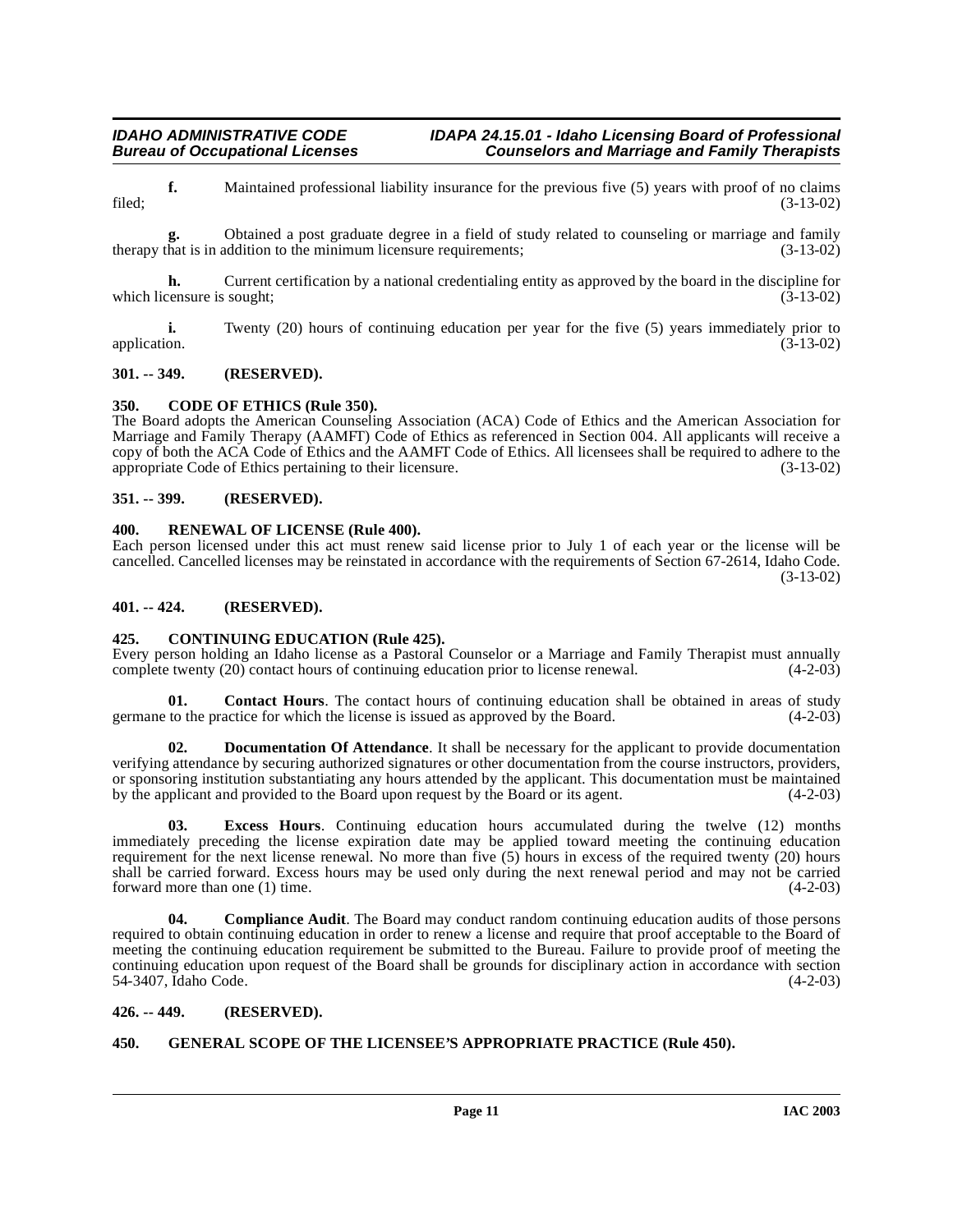#### **IDAHO ADMINISTRATIVE CODE IDAPA 24.15.01 - Idaho Licensing Board of Professional Counselors and Marriage and Family Therapists**

<span id="page-11-5"></span>**01. Board Recommendation Of Generic Scope Of Practice**. While a license to practice as a counselor could be considered generic in nature, it should not be viewed as an authorization to provide counseling or therapy services to every client population in every possible professional setting. Counselors and marriage and family therapists shall practice only within the boundaries of competence (see the applicable Code of Ethics). (3-13-02)

<span id="page-11-9"></span>**02. Submission Of Additional Information For Scope Of Practice**. A licensed counselor or marriage and family therapist who considers the Board's recommended guidelines to be too restrictive may wish to submit additional information to acquaint the Board with new, possibly more expansive qualifications. (3-13-02) additional information to acquaint the Board with new, possibly more expansive qualifications.

<span id="page-11-0"></span>**451. -- 499. (RESERVED).**

#### <span id="page-11-8"></span><span id="page-11-1"></span>**500. DISCIPLINARY PROCEDURES (Rule 500).**

**01. Disciplinary Procedures**. The disciplinary procedures of the Bureau are the disciplinary procedures of the Board. (3-13-02)

<span id="page-11-6"></span>**02.** Civil Fine. The Board may impose a civil fine not to exceed one thousand dollars (\$1,000) for each violation upon anyone licensed under Title 54, Chapter 34, Idaho Code who is found by the Board to be in violation of Section 54-3407, Idaho Code. (3-13-02)

<span id="page-11-7"></span>**03. Costs And Fees**. The Board may order anyone licensed under Title 54, Chapter 34, Idaho Code, who is found by the Board to be in violation of the provisions of Title 54, Chapter 34, Idaho Code, to pay the costs and fees incurred by the Board in the investigation or prosecution of the licensee. (3-13-02) and fees incurred by the Board in the investigation or prosecution of the licensee.

#### <span id="page-11-2"></span>**501. -- 549. (RESERVED).**

#### <span id="page-11-3"></span>**550. RULE MAKING HISTORY PRIOR TO JULY 1, 1993 (Rule 550).**

Adopted October 4, 1983 Amended and Readopted December 24, 1985 Effective January 13, 1986 Amended and Readopted May 10, 1988 Effective May 30, 1988 Amended and Readopted May 16, 1991 (7-1-93)

#### <span id="page-11-4"></span>**551. -- 999. (RESERVED).**